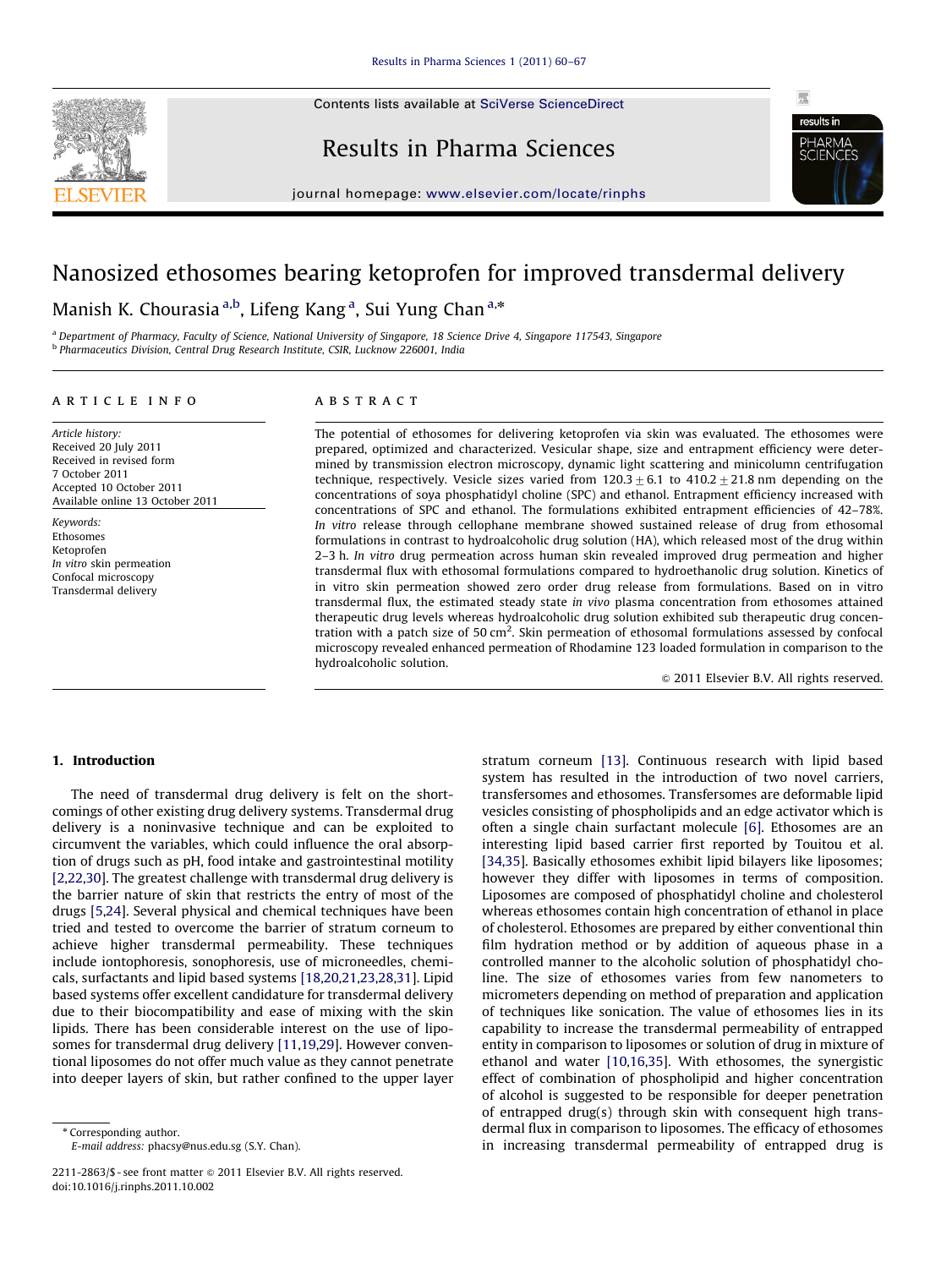<span id="page-1-0"></span>comparable to that of transfersome; however, Elsayed et al. [\[12\]](#page-7-0) have reported superiority of ethosomal formulation in increasing the transdermal permeability of entrapped ketotifen in comparison to transfersomes.

The aim of the present investigation is to assess the applicability of ethosomes in delivering ketoprofen through the skin. We hypothesize that similar to ketotifen, ethosomes may be a suitable vehicle to ketoprofen as well. Ketoprofen is a non steroidal anti-inflammatory drug and is a good candidate for transdermal delivery owing to problems in delivery by other routes. Attempts have been made to develop suitable system for improved transdermal delivery of ketoprofen despite several topical gels/patches already available in the market [\[6,7](#page-7-0),[32\]](#page-7-0). However transdermal delivery of ketoprofen is always challenged by its poor transdermal permeability [\[27\].](#page-7-0) In the present work we entrapped ketoprofen in the lipid bilayers of ethosomes and evaluated the in vitro transdermal permeation and penetration characteristics through skin. Fig. 1 shows the schematic representation of proposed entrapment of ketoprofen inside hydrophobic core of lipid bilayers of phophatidyl choline. Ketoprofen being a hydrophobic drug is expected to partition itself in the hydrophobic region of ethosomes vesicles formed from amphipathic lipid phosphatidyl choline.

# 2. Materials and methods

#### 2.1. Materials

Skin samples of an adult female were obtained, with patient consent and ethics approval, after abdominal reduction surgery.



Fig. 1. Entrapment of ketoprofen (C) in lipid bilayers of phosphatidyl choline (B). Figure represents distribution of ketoprofen molecules (denoted by K) in hydrophobic region of model lipid vesicular carrier (A).

This study was approved by the Institutional Review Board (IRB) of Singapore General Hospital, Republic of Singapore (IRB Reference Number 196/2006). This IRB operates in accordance with the International Conference on Harmonization/Singapore Guideline for Good Clinical Practices, and with the applicable regulatory requirements.

Soya phosphatidyl choline (S-75) was a gift from Lipoid (Germany). Ketoprofen, antimycotic solution and Rhodamine 123 were obtained from SIGMA-Aldrich (Germany). All other reagents used were at least of reagent grade and used as such without further purification. Water purified by Milli Q system was used for experiments.

#### 2.2. Preparation of the vesicular system

Ethosomal vesicles were prepared by the method reported elsewhere with some modifications [\[9\]](#page-7-0). SPC was dissolved along with the drug in ethanol in a glass bottle. The bottle was sealed and connected to a syringe pump with Teflon tubing. The solution was stirred using a magnetic stirrer at 1500 rpm and Milli Q water was added at a constant rate of 1 ml/min at room temperature through a syringe pump. After addition of water stirring was continued for additional 30 min. The optimization of formulations was carried out by varying SPC and alcohol concentration from 1–3% and 20–40%, respectively. The composition of various formulations is reported in Table 1.

# 2.3. Characterization of formulations

#### 2.3.1. Size analysis of vesicular systems

The mean size of ethosomal colloidal suspension was analyzed by dynamic light scattering technique with a Zetasizer 3000 HSA (Malvern Instruments, Malvern, UK). The sample was placed in quartz cuvette and size measurements were carried out at a scattering angle of  $90^\circ$ . All observations were recorded in triplicate for each formulation.

# 2.3.2. Vesicle shape

Shape and morphology of the ethosome vesicles were investigated using transmission electron microscopy. Formulation diluted with water was adsorbed onto a grid with carbon-coated formvar film that was attached to a metal specimen grid. Excess sample was blotted off and the grid was covered with a small drop of staining solution (2% w/v uranyl acetate). It was left on the grid for few minutes and excess solution was drained off. The grid was allowed to dry thoroughly in air and sample was examined in the transmission electron microscope (JEOL, JEM 2010F).

| <b>Formulations</b> | Composition (%) |         | Transdermal flux<br>$(\mu g/cm^2/h)$ | Diffusional<br>release | Enhancement<br>ratio | Pss $(\mu g/ml)$ |
|---------------------|-----------------|---------|--------------------------------------|------------------------|----------------------|------------------|
|                     | <b>SPC</b>      | Alcohol |                                      | exponent               |                      |                  |
| E <sub>1</sub>      |                 | 20      | $173.6 + 22.7$                       | 1.06                   | 1.83                 | $1.27 + 0.16$    |
| E <sub>2</sub>      |                 | 30      | $190.4 + 24.3$                       | 1.06                   | 1.54                 | $1.4 + 0.17$     |
| E <sub>3</sub>      |                 | 40      | $207.1 + 23.3$                       | 1.05                   | 2.18                 | $1.52 \pm 0.17$  |
| E4                  |                 | 20      | $165.7 + 19.0$                       | 1.03                   | 1.75                 | $1.21 + 0.13$    |
| E <sub>5</sub>      | 2               | 30      | $185.8 + 25.8$                       | 1.03                   | 1.96                 | $1.36 + 0.19$    |
| E <sub>6</sub>      | ำ               | 40      | $194.4 + 20.1$                       | 1.01                   | 2.05                 | $1.43 + 0.14$    |
| E7                  | ς               | 20      | $181.7 + 17.1$                       | 1.03                   | 1.92                 | $1.33 + 0.12$    |
| E8                  | 3               | 30      | $184.4 + 21.0$                       | 1.01                   | 1.94                 | $1.35 + 0.15$    |
| E <sub>9</sub>      | 3               | 40      | $192.5 + 24.8$                       | 1.00                   | 2.03                 | $1.41 + 0.18$    |
| <b>HA</b>           |                 |         | $94.6 + 10.3$                        |                        |                      | $0.69 + 0.07$    |

Table 1

Composition and permeation parameters of various formulations across human skin after 24 h.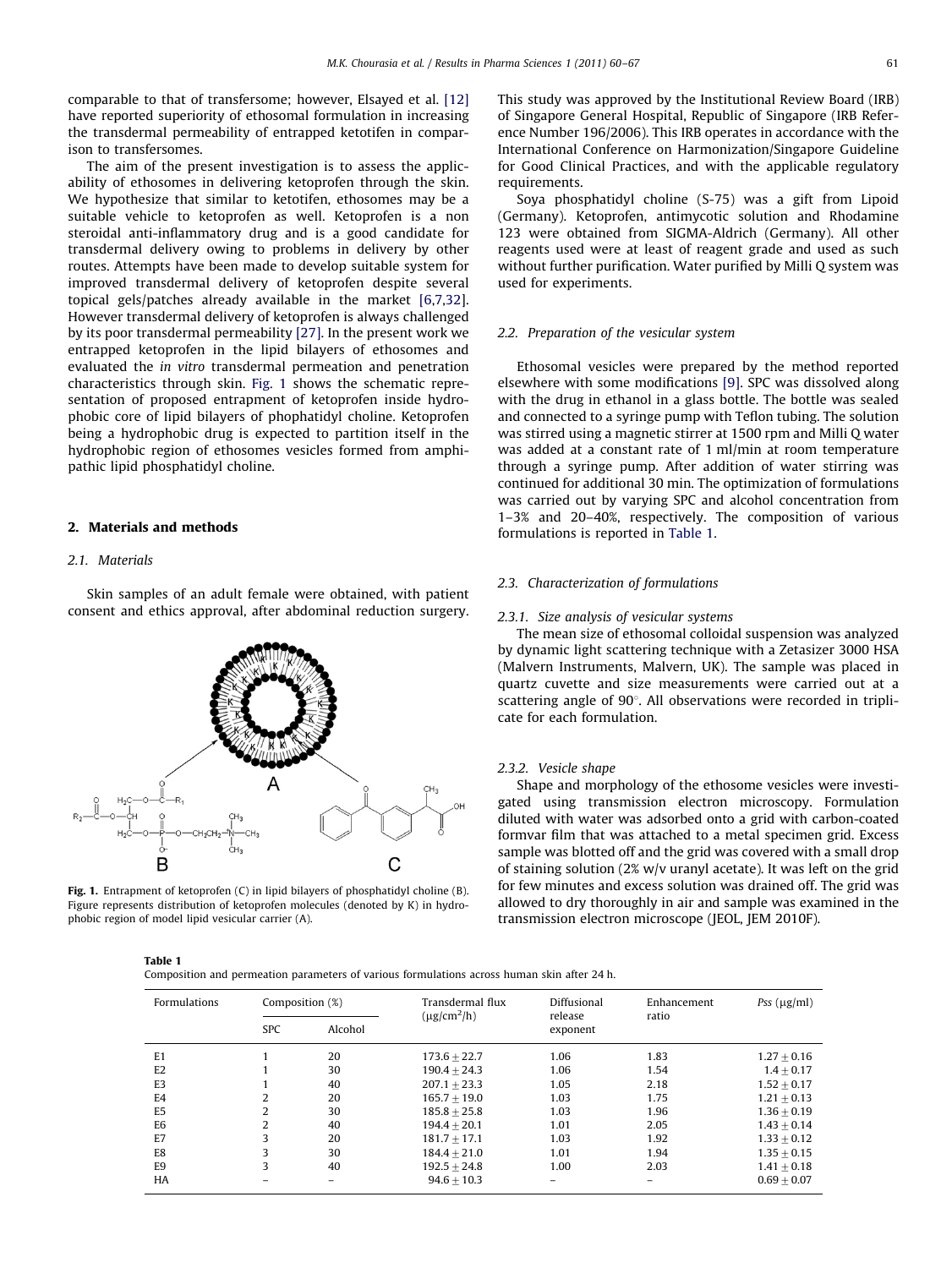## 2.3.3. Measurement of entrapment efficiency

For determination of entrapment efficiency the vesicles were separated from the unentrapped or free drug by Sephadex G-25 minicolumn centrifugation method. For preparation of minicolumn, Sephadex G-25 (2 g) was suspended in 100 ml saline and was kept overnight. Subsequently supernatant was decanted and the swollen gel was poured in 1 ml syringe and centrifuged to get packed column free from saline. Formulation was placed on the top of Sephadex column, and the formulation free from unentrapped drug was collected from the bottom. Separated formulation was lysed using 10% v/v Triton X-100 and drug content was determined using HPLC method. The Sephadex column was covered to minimize the evaporation of ethanol from the hydroalcoholic ethosomal formulation. However, there is no influence of this small change in the composition of formulation on drug entrapment efficiency. Actually the total amount of drug entrapped in the vesicles would not change as the formulation elutes through the column.

## 2.4. In vitro drug release through cellophane membrane

For the experiment, formulation (1 ml) was placed in the cellophane membrane dialysis tubing (molecular weight cut off 12,000, Himedia Labs, India), both the ends of which were sealed and suspended in a beaker having 100 ml PBS pH 7.4 at  $37 \pm 1$  °C [\[14\]](#page-7-0). The buffer in the beaker was stirred with a glass rod at 45 min interval and samples were collected at 2, 4, 6, 8, 10, 12, 18 and 24 h time intervals, replaced with equal quantity of fresh buffer and analyzed for the amount of drug released using HPLC. Various ethosomal formulations were evaluated for drug release and for comparison, hydroalcoholic drug solution was also included.

#### 2.5. In vitro permeation of drug through skin

In vitro permeation was determined using flow through diffusion cell system consisting of 16 channel peristaltic cassette pump (Ismatech, Switzerland), a circulating water bath (Hakke, Germany), a fraction collector (ISCO Retriever IV, US) and flow through diffusion cells, similar to the setup we reported earlier [\[20\]](#page-7-0). Adult Chinese female skin was used for the experiment. For the preparation of the epidermis for experiment, skin along with epidermis was immersed in water at  $60^{\circ}$ C for 2 min and epidermis was carefully peeled off and stored at  $-80\,^{\circ}$ C until use. Prior to experiments, skin was thawed and hydrated with saline solution containing 1% v/v antibiotic antimycotic solution. Epidermis was mounted between the donor and receptor compartments of flow through cells and excess part of the skin was trimmed off. Phosphate buffer solution containing 1% v/v antimycotic solution was filled in the reservoir bottle. Receptor solution was thoroughly degassed to prevent the formation of bubbles beneath the epidermis. Formulation (1 ml) was placed in the donor compartment and covered with parafilm to prevent contamination and evaporation. Ambient temperature of the cells was maintained at 37 $\degree$ C by circulating water bath. The receptor solution was pumped by peristaltic cassette pump continuously through the receptor compartment and drained into sample collection test tubes located in the fraction collector. Samples were collected at various time intervals and analyzed for amount of ketoprofen using HPLC. The graph was plotted between cumulative amount of drug permeated versus time and with the slope of graph transdermal flux (J) was calculated. Steady state drug plasma concentration (Pss) in vivo through the skin can be predicted using the following equation, if the drug were in a patch with area  $(Ta)$  of 50 cm<sup>2</sup> [\[1\]:](#page-7-0)

 $Pss = J \times Ta/Clp$ 

where  $Clp$  is the plasma clearance of drug, which is 6.8 L/h for ketoprofen.

#### 2.6. Confocal laser scanning microscopy

In order to check the penetration of ethosomes through skin, confocal laser scanning microscopy was performed. For imaging purpose, formulations were loaded with fluorescent probe Rhodamine 123 instead of ketoprofen. Skin sample was mounted between the donor and receiver compartment of flow through cell and excess portion was trimmed off. One ml of either formulation or hydroalcoholic probe solution was placed in the donor compartment and covered with parafilm to prevent contamination and evaporation. Temperature of the cells was maintained at  $37$  °C. Skin was removed after four hours and excess formulation on its surface was washed with water and skin samples were optically scanned at different increments through the Z-axis of a confocal laser scanning microscope (Nikon A1R).

# 2.7. Analysis of ketoprofen

Quantitative analysis of ketoprofen was performed by high performance liquid chromatography system (LC 2010A, Shimadzu) consisting of a pump, an automatic injector and an ultraviolet detector. The stationary phase used in the analysis was C18 column (Agilent, 5  $\mu$ m, 4.0  $\times$  250 mm) and mobile phase was a mixture of phosphate buffer pH 3.5 and acetonitrile in the ratio of 50:50. Sample  $(10 \mu l)$  was injected at the flow rate of 1 ml/min and detected at a wavelength of 254 nm. Indomethacin was used as an internal standard. The concentration of ketoprofen plotted against ketoprofen to indomethacin peak area ratio was found to be liner.

#### 2.8. Statistical analysis

Statistical analysis of the experimental results was performed by ANOVA. Differences were considered statistically significant at  $p < 0.05$ . All the data values are represented as mean  $\pm$  standard deviation of 3 measurements. Moreover, the in vitro dissolution data were also compared using a model independent analysis involving determination of similarity factor  $f_2$ , which is a measure of similarity in two drug release profiles. The following formulation has been used to calculate the similarity factor [\[17\]](#page-7-0):

$$
f_2 = 50 \log \left\{ \left[ 1 + \left( \frac{1}{n} \right) \sum_{t=1}^{n} w_t (R_t - T_t)^2 \right]^{-0.5} \times 100 \right\}
$$

where *n* is number of sample points,  $R_t$  and  $T_t$  are percentage drug release at time t from the reference and test products, respectively.

# 3. Results and discussion

# 3.1. Preparation of the vesicular system

Ethosomes are a vesicular system with hydrated bilayers. The preparation method involved addition of water at a controlled rate in the alcoholic solution of lipid and drug. Alcohol is an essential component of the ethosomal system which is believed to be responsible for increased transdermal permeability. To minimize evaporation of alcohol during preparation of ethosomes, the glass bottle containing alcoholic solution of lipid and drug was sealed and water was added through Teflon tubing connected to a syringe. Once prepared, formulations were stored in tightly closed containers to further reduce the chances of evaporation of ethanol. Optimization of formulations was done by varying the two process parameters i.e. amount of SPC and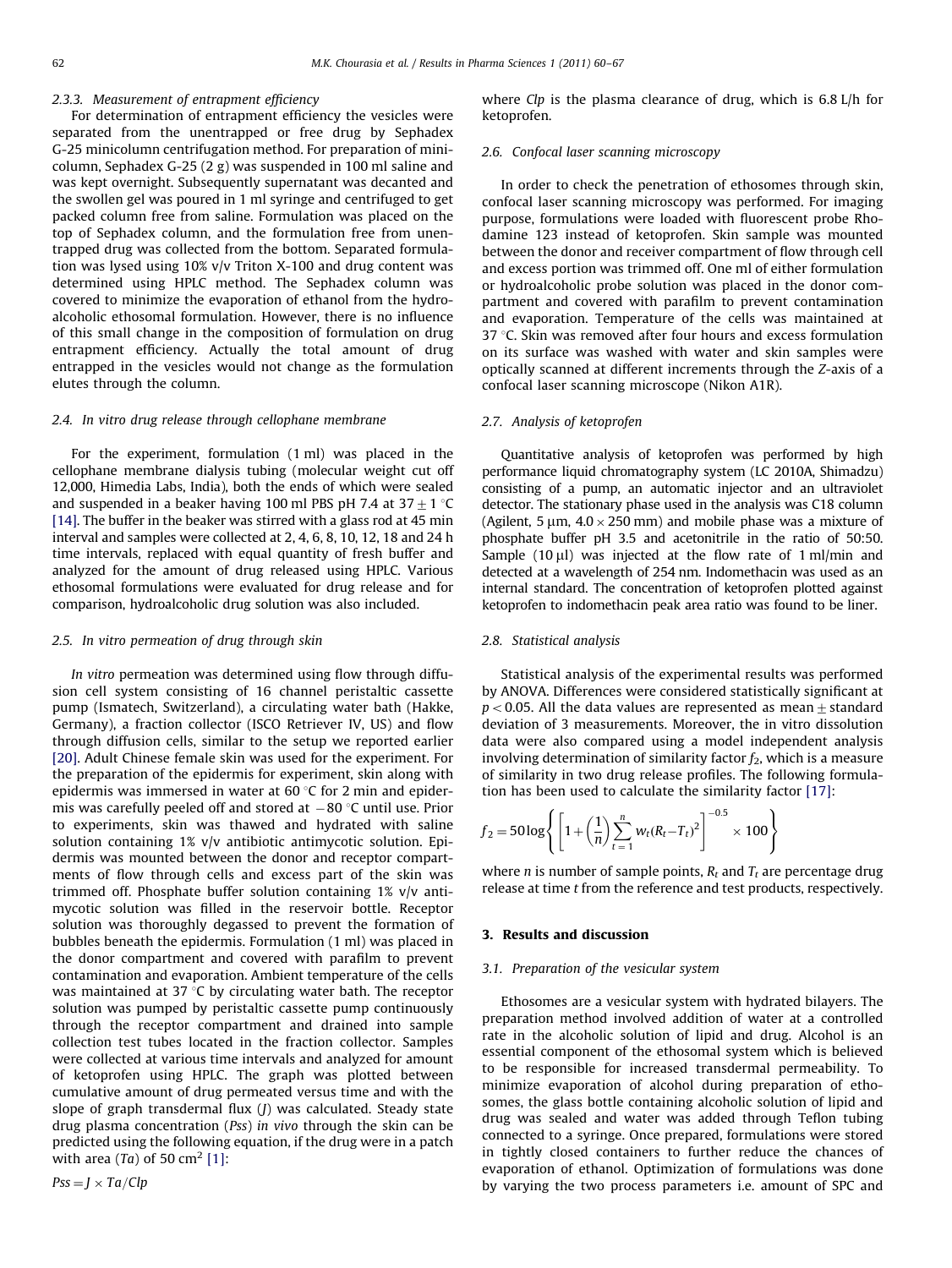alcohol. Amount of SPC was varied from 1% to 3% whereas alcohol concentration was varied from 20% to 40%. Different formulations with varying concentrations of SPC and alcohol were characterized for appropriate physicochemical attributes.

# 3.2. Characterization of formulations

It is seen from TEM photomicrograph that ethosomal vesicles are unilamellar in nature with near spherical shape (Fig. 2 inset). In contrast to the liposome vesicles that exhibit spherical shapes, ethosomal vesicles are showing some deviation in terms of shape, which could be due to absence of cholesterol and presence of ethanol that imparts some level of fluidity to the bilayer membrane.

Vesicle size plays an important role in the overall performance of transdermal drug delivery system. Size analysis of the formulations showed that minimum vesicle size was observed to be  $120.3+6.1$  nm whereas maximum was  $410.2+21.8$  nm depending on the concentration of SPC and ethanol (Fig. 2). A surface plot was prepared to check the effect of both ethanol concentration and SPC concentration together on vesicle size. A zone of lowest vesicle size having a size range from 100–143 nm is clearly seen in Fig. 3. This particular zone is formed with formulations having 1–2% of SPC and 35–40% of alcohol. However the lowest size is obtained with 1% of SPC and 40% of alcohol. A zone with the highest size range of 362.5–406.3 nm is formed with 2.5–3% of SPC and 20–25% of alcohol. The size of the vesicles was found to be increased with increasing concentrations of SPC from 1–3% whereas concentration of alcohol affected the vesicle size in the opposite way i.e. higher concentrations of alcohol produced lower vesicle size. It has been reported that high concentration of ethanol confers a surface negative net charge to the vesicular systems by manipulating some surface characteristics, which causes the size of vesicles to decrease [\[13\].](#page-7-0) When the amount of SPC was kept at 1% and the concentration of ethanol was increased from 20% to 40%, the size of the vesicles decreased from  $212.4 \pm 8.3$  to  $120.3 \pm 6.1$  nm (Fig. 2). Similarly when the amount of SPC was kept at 2% and 3% and the ethanol concentration was increased in the same manner the vesicle size was decreased from  $295.1 \pm 14.2$  to  $147.8 \pm 8.3$  nm and  $410.2 \pm 21.8$ to  $201.2 + 11.2$  nm, respectively (Fig. 2).

Encapsulation efficiency is the fraction of total drug entrapped in the ethosomal system. It is an important parameter to evaluate



Fig. 2. Average vesicle size of various formulations. Values represent mean  $+$  SD  $(n=3)$ . Inset figure shows transmission electron photomicrograph of ethosomes. E1, E2, E3, ..., E9 represent the formulations.



Fig. 3. Three dimensional surface plot showing effect of ethanol and SPC on average vesicle size of various formulations.



Fig. 4. Three dimensional surface plot showing effect of ethanol and SPC on entrapment efficiency of various formulations.

as it determines drug holding capacity and ultimately the delivery potential of dosage form. Zones of different entrapment efficiencies with reference to the concentrations of SPC and ethanol can be identified from the three dimensional surface plot (Fig. 4). Both the amount of SPC and ethanol influenced the entrapment of ketoprofen inside lipid vesicles in a positive way. A zone with entrapment efficiency of 75–80% is formed with formulations comprising of 30–40% alcohol and 2.5–3% SPC whereas in terms of lower efficiency, it is formed with compositions of 20–25% alcohol and 1–2% SPC. Higher entrapment efficiency with increased amount of SPC is on expected line. Hydrophilic drugs are entrapped in the aqueous core inside lipid carrier while lipophilic drugs are retained in the nonpolar chain. Encapsulation of hydrophilic drug depends on captured volume i.e. volume of water encapsulated per mole lipid whereas entrapment of lipophilic drug depends on bilayers present in the system. Being a hydrophobic drug ketoprofen is expected to entrap in the nonpolar lipid bilayers and as the amount of SPC increased in formulation the number of bilayers and drug holding capacity would increase. Entrapment efficiency of the formulation composed of 1% SPC and 20% alcohol (E1) was found to be  $42.9 \pm 3.7$ %, which increased to  $63.1 \pm 5.8$ % when the amount of SPC was increased to 3% keeping the concentration of alcohol unchanged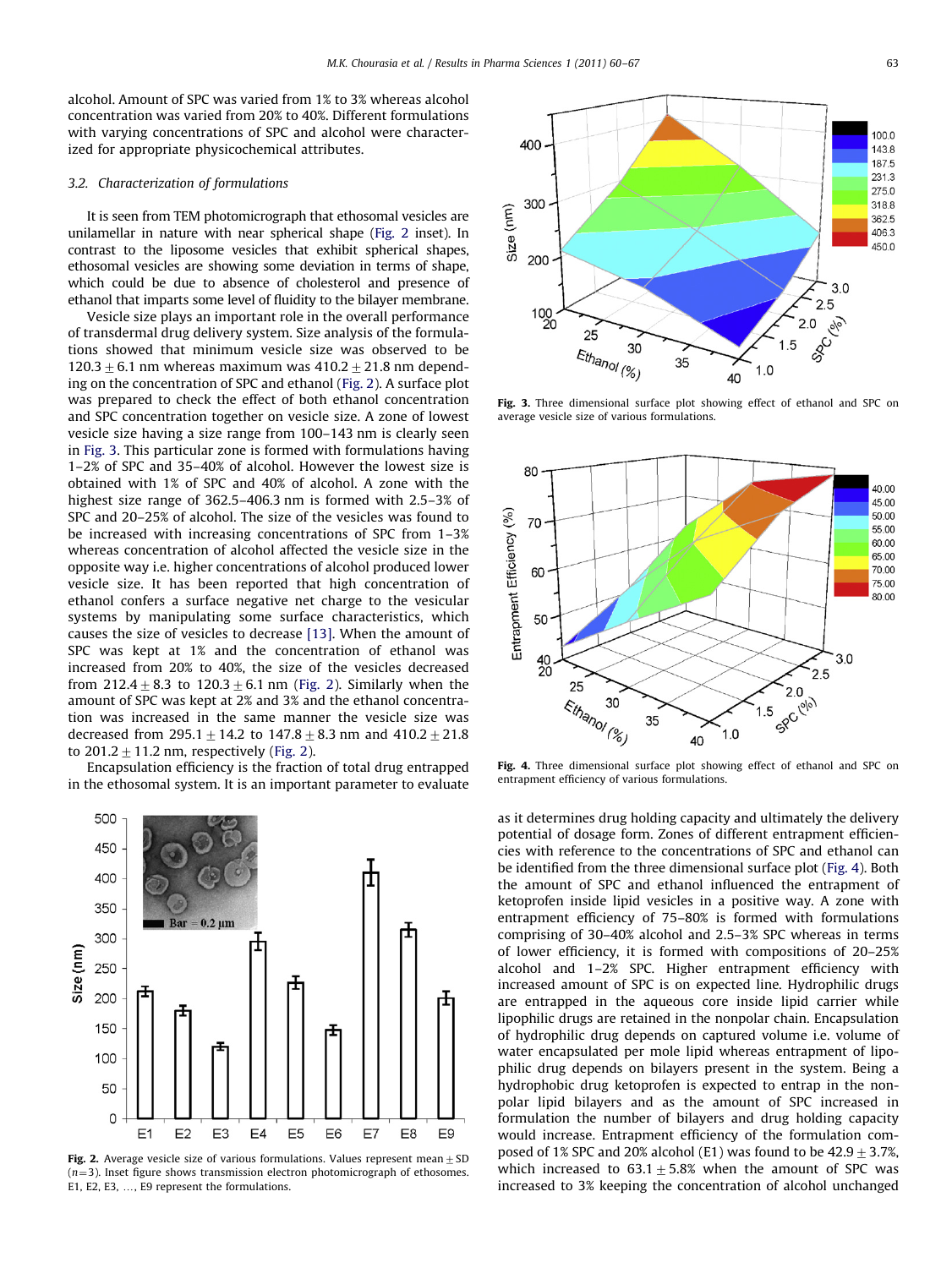

**Fig. 5.** Percent entrapment efficiency of various ethosomal formulations. Values represent mean  $\pm$  SD (*n*=3). E1, E2, E3, ..., E9 represent formulations.

at 20% (E7) (Fig. 5). Entrapment efficiency of the formulations was observed to increase with increasing alcohol concentrations. Ethosomal formulation fabricated with 3% SPC and 20% alcohol (E7) exhibited  $63.1 \pm 5.8$ % entrapment efficiency, which was increased to 73.7  $\pm$  2.9% and 78.7  $\pm$  4.9% when the concentration of alcohol was increased to 30% and 40%, respectively, keeping the amount of SPC unchanged at 3%. Higher entrapment efficiency with increased amount of ethanol is possibly due to increased solubility of drug in ethanol present in the ethosomal core (Fig. 5).

#### 3.3. In vitro drug release through cellophane membrane

Cellophane membrane with molecular weight cut off around 12,000 was used for the experiments that retains lipid vesicle and only permits transfer of drug in solution form. The diffusion of entrapped drug molecules form the vesicular system is governed by transfer of drug from vesicles to the surrounding aqueous medium and then diffusion through the cellophane membrane into the receptor medium. In case of hydroalcoholic drug solution most of the drug was released in 2–3 h whereas significantly less  $(p<0.05)$  amount of drug was released from ethosomal formulations indicating that the diffusion of drug from ethosomal bilayers is the rate limiting step in overall drug permeation through the cellophane membrane. The similarity factor  $(f_2)$  of release profiles of different formulations for various time intervals was determined in comparison to hydroalcoholic solution. The value of the similarity factor for all the formulations was found to be less than 50 in comparison to hydroalcoholic drug solution indicating significant difference. Release of the drug was reduced with increasing amount of SPC in formulation whereas increasing the concentration of alcohol somewhat increases the drug release. The formulation composed of 1% SPC and 20% (E1) alcohol released  $81.4+5%$  ketoprofen after 24 h whereas increasing the amount of SPC to 3% resulted in reduced drug release to  $71.3+4.6%$ , however the difference was found to be insignificant  $(f<sub>2</sub> > 50;$  Fig. 6). The observed increase of drug release with higher amount of alcohol could be due to increased fluidity of the bilayer membrane with increasing concentration of alcohol.



Fig. 6. Percent cumulative drug release after 24 h from various ethosomal formulations. Values represent mean  $\pm$  SD (n=3).

To assess the release rate kinetic value, values of diffusional release exponent was calculated by plotting log cumulative amount of drug release versus log time (graph not shown). Formulations exhibited diffusional release exponent in the range of 0.7093–0.7414 indicating non-Fickian release of drug from the vesicular system. Overall with in vitro release through cellophane membrane it can be summed up that all the formulations showed sustained behavior compared to hydroalcoholic drug solution.

#### 3.4. In vitro permeation of drug through skin

The permeation profile of various formulations through the skin was compared with that obtained from hydroalcoholic drug solution. The cumulative amount of drug permeated from various ethosomal formulations was found to be significantly higher  $(p<0.05)$  in comparison to permeation from hydroalcoholic drug solution. The value of  $f_2$  for all the formulations was found to be less than 50 in comparison to hydroalcoholic drug solution indicating significant difference. Values of steady state transdermal flux were calculated from the graph of cumulative drug permeated versus time and are shown in [Table 1](#page-1-0). Enhancement ratio was calculated by dividing transdermal flux of ethosomal formulations to that of control. Transdermal flux from various ethosomal formulations across skin was ranged between  $165.7 \pm 19$  to  $207.1 \pm 23.3$   $\mu$ g/cm<sup>2</sup>/h whereas lower transdermal flux  $94.6 \pm 10.3$   $\mu$ g/cm<sup>2</sup>/h was observed with hydroalcoholic drug solution ([Table 1\)](#page-1-0). Three dimensional surface plot was prepared to check the influence of composition of ingredients of formulation i.e. SPC and alcohol on transdermal flux [\(Fig. 7\)](#page-5-0). It is clear from the surface plot and [Fig. 8](#page-5-0) that the highest transdermal flux is observed with a ethosomal formulation having 1% SPC and 40% ethanol (E3). The concentration of alcohol has more influence on transdermal flux compared to the amount of SPC. Two zones of higher transdermal flux (198.8-240.4 and 204.4-210  $\mu$ g/cm<sup>2</sup>/h) are seen with formulations having 1–1.75% of SPC and 35–40% of alcohol. However when the concentration of alcohol is decreased to 20–25% with around the same amount of SPC (1.25–2.25%), the zone with lowest transdermal flux is reached. Formulation E1, which is composed of 1% SPC and 20% alcohol showed permeation of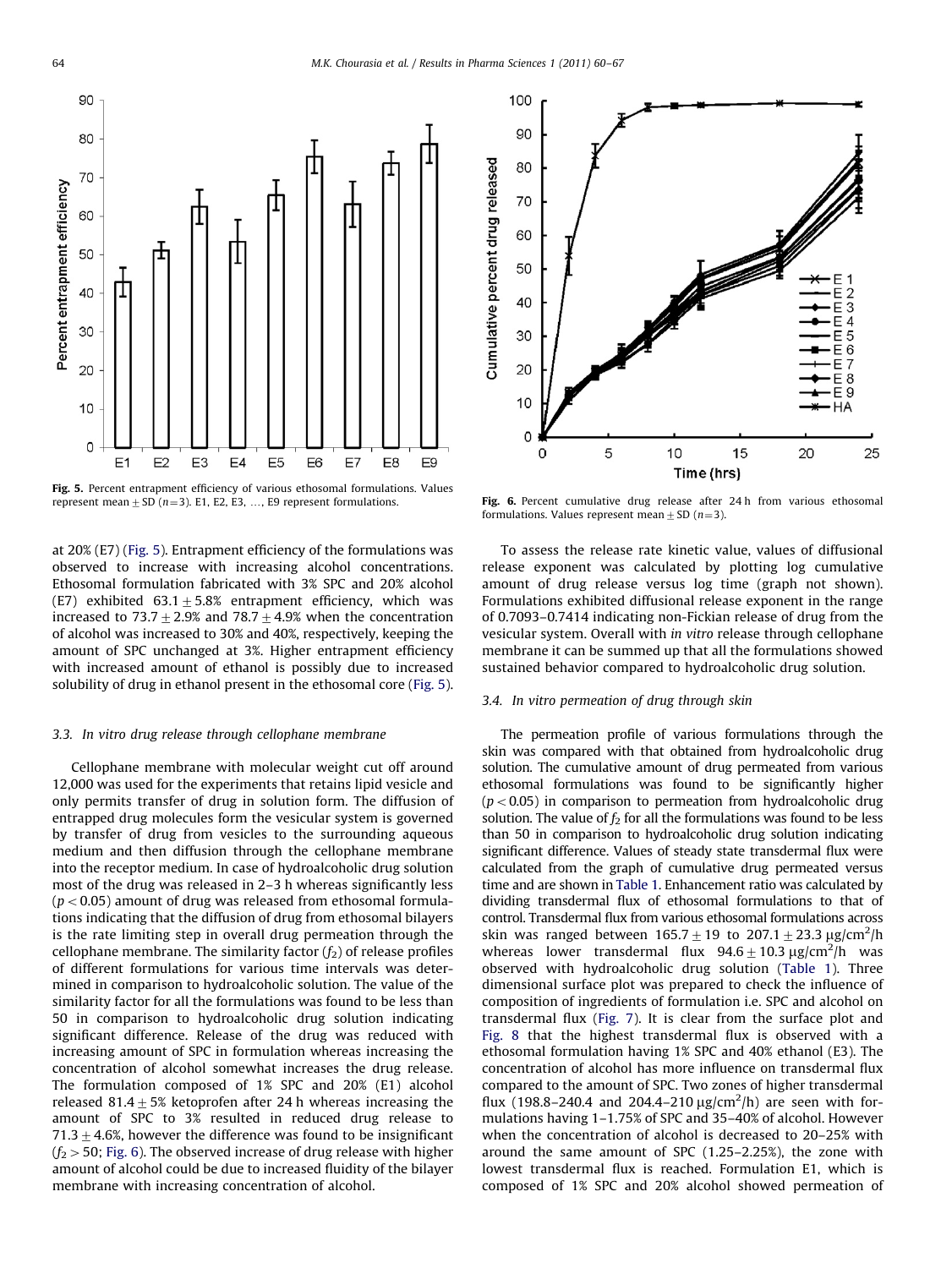<span id="page-5-0"></span>

Fig. 7. Three dimensional surface plot showing effect of ethanol and SPC on transdermal flux of various formulations.



Fig. 8. In vitro permeation of ketoprofen from various formulations through 0.785 cm<sup>2</sup> area of human skin. Values represent mean  $\pm$  SD (n=3).

3211.8  $\pm$  36.6 µg drug after 24 h, this was significantly increased to 3529.5  $\pm$  59.1 and 3840  $\pm$  25.2 µg when the concentration of alcohol was increased to 30% and 40% respectively  $(f_2 < 50)$ (Fig. 8). Formulation E3, which was composed of the lowest vesicle size, outperformed all other formulations and showed the highest transdermal flux. Some other lipid based formulations are reported in the literature and comparative analysis of skin permeation can bring a real picture about the performance of ethosomal formulations. Valenta et al. [\[36\]](#page-7-0) have prepared soya– lecithin aggregates (SLA) bearing ketoprofen as model drug and incorporated these aggregates into hydrophilic and hydrophobic vehicles and studied the permeation using excised rat skin. The permeation rates of SLA incorporated into hydrophilic vehicles like propyleneglycol, polyethyleneglycol 400 and alkyl polyglucosid were found to be approximately  $2700-2900 \mu g$  through an area of  $1 \text{ cm}^2$  in 24 h. Ketoprofen released from hydrophobic creams was very low and after 24 h, around 300  $\mu$ g of drug was released. Permeation from the supersaturated systems based on SLA-PEG was fairly good and released 2200-3000 µg through an area of 1  $\text{cm}^2$  of rat skin. Comparing their results with ethosomal formulations, it is clear that skin permeation of ethosomal formulations is better than soya–lecithin aggregates. The highest skin permeation with SLA after 24 h, is approximately  $2900 \mu g$ through an area of 1  $\text{cm}^2$  of rat skin, whereas with ethosomes it is approximately 3840 µg through an area of 0.785 cm<sup>2</sup> of human skin. Maestrelli et al. [\[25\]](#page-7-0) prepared B-cyclodextrin (BCyd) and hydroxypropyl–BCyd (HPBCyd) complexes with ketoprofen and incorporated them into multilamellar liposomes for topical delivery. Permeability studies of drug and drug–Cyd complexes, in the form of suspensions or incorporated in liposomes were performed both across artificial membranes and rat skin. Skin permeation rates of suspension forms were surprisingly higher in comparison to liposomes. Drug suspensions having ketoprofen exhibited skin permeation of approximately 670 µg in 24 h compared to 630 µg in case of lipsosomes bearing ketoprofen. Similar trends were observed with drug– $\beta$ Cyd and drug–HP $\beta$ Cyd complexes and their liposomes. Permeation of ketoprofen through skin of all the formulations is substantially lower compared to ethosomal formulations.

Predicted in vivo drug plasma concentration was estimated assuming drug in a patch of 50  $\text{cm}^2$ . Actually plasma ketoprofen concentration above 1  $\mu$ g/ml is reported to elicit analgesic effect [\[33\]](#page-7-0) and in order to achieve steady state plasma concentration above 1  $\mu$ g/ml the ethosomal preparation is to be fabricated in a patch size of 50  $\text{cm}^2$ . However by increasing the amount of drug in the formulation, the patch size to achieve the same concentration can be reduced. Steady state plasma concentration from all the formulations was investigated to be in a narrow range varying from 1.21  $\pm$  0.13 to 1.52  $\pm$  0.17 µg/ml. However this is not a point of concern as the values are well above  $1 \mu g/ml$ , which is sufficient to generate therapeutic response in contrast to hydroalcoholic drug solution that remained in sub therapeutic range using a patch of 50 cm<sup>2</sup>. Highest transdermal flux and consequently highest Pss  $(1.52 \pm 0.17 \,\mu$ g/ml) was observed with formulation E3 whereas lowest Pss of  $1.21 \pm 0.13$  µg/ml was observed with E4 [\(Table 1](#page-1-0)). Prediction of steady state in vivo drug plasma concentration was based on assumption that drug were in a patch of  $50 \text{ cm}^2$ .

To check the kinetics of in vitro permeation, the diffusional release exponent was calculated. Diffusional release exponent was estimated as slope of the graph plotted between log cumulative amounts of drug release versus log time (graph not shown). The diffusional release exponent is a parameter that is indicative of drug release mechanism. A diffusional release exponent of 0.5 indicates normal concentration-controlled Fickian diffusion (case I). Exponent of 1 indicates zero order release (case II) while its value more than 1 indicates super case II type release. The value of diffusional release exponent for all the formulations was found to be around one which indicates that absorption of drugs through the skin follows zero order release. Systems that obey zero order release are ideal for transdermal drug delivery as they provide constant release of drug over an extended period of time and reflect improved therapeutic index. The kinetics of ketoprofen across skin (zero order) is different from that across cellophane membrane (non-Fickian). This may be due to the fact that skin has complex structure and release profile of drugs from delivery system through skin cannot be exactly matched with cellophane membrane. It may suggest that other than the ethosome itself, skin also modified the diffusion properties of ketoprofen. This can be explained in a way that some component of the skin might be interacting with the ethosomes and altering its diffusional properties.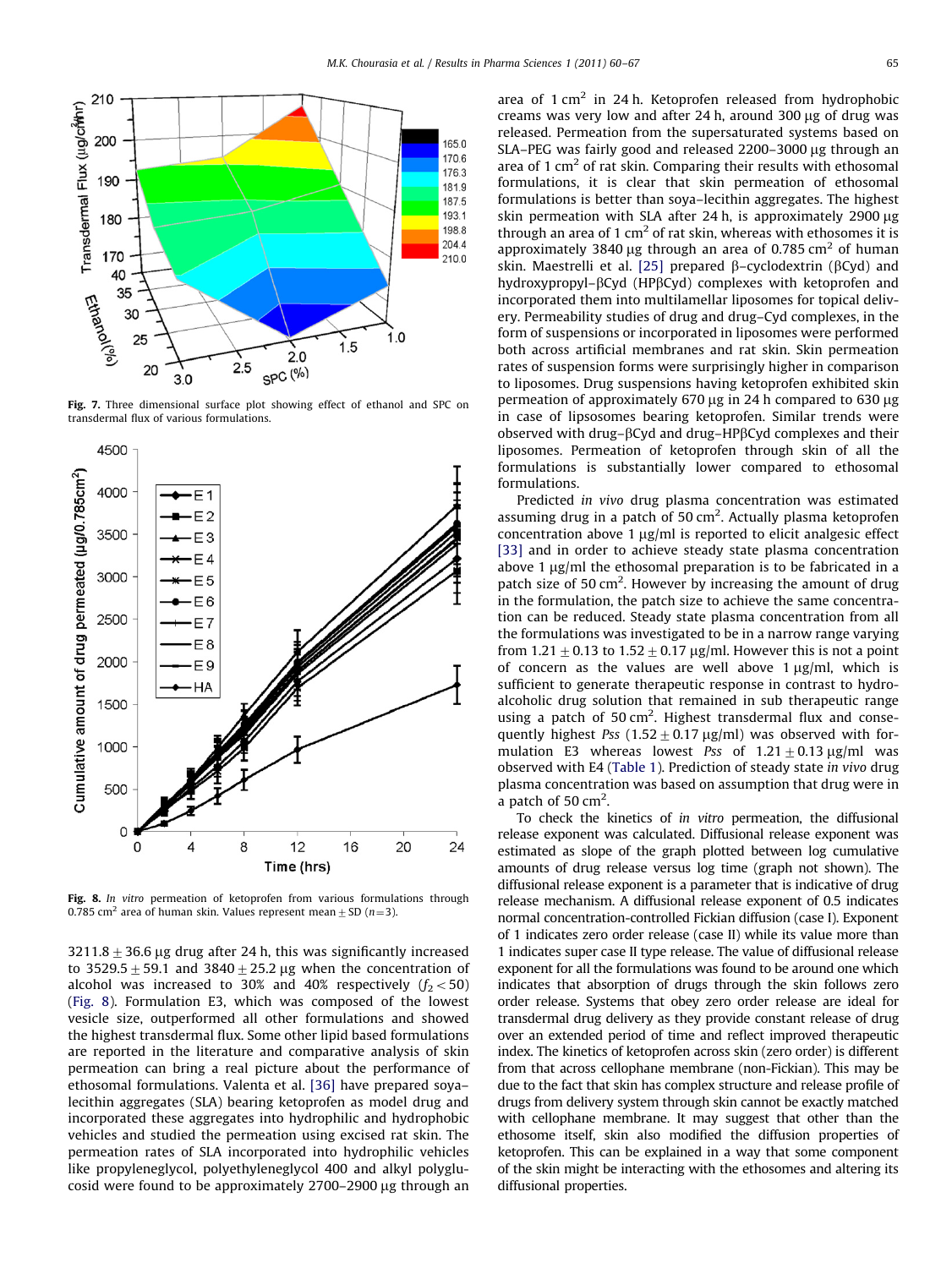The increased drug skin permeability with ethosomal formulations is concordant with the reports published in literature showing enhanced drug permeation with lipid vesicles having ethanol as one of components [\[4,8,27,37\]](#page-7-0). Alcohol is a natural enhancer, which has the property to alter the skin permeability. However transdermal permeability of ethosomal formulations was found to be higher compared to hydroalcoholic drug solution which indicates that it is not alcohol alone which is contributing for higher skin permeability. Several studies have investigated the possible mechanism for improved skin permeability with lipid vesicular system. Vesicles can act as a carrier of drug and intact vesicles penetrate the stratum corneum along with the encapsulated drug. Secondly vesicles can act as penetration enhancer and interacts with the stratum corneum lipids and alter the permeability, which facilitates penetration of drug molecule across stratum corneum. Enhanced permeation of drug with ethosomal formulations could be due to combined effect of alcohol and lipid vesicular system. Skin is a densely packed organ and lipids are arranged in a symmetric conformation. Alcohol being a penetration enhancer might interact with the skin lipid and disturbs its conformation with consequent increase in fluidity. Exploiting increased fluidity of skin lipids, ethosomes, which are flexible in nature, intermingles with the skin lipid and penetrate across disordered stratum corneum. Once it penetrates the stratum corneum the release of drug depends on further interaction of formulation with the skin lipids.

# 3.5. Confocal laser scanning microscopy

To visualize the permeation modes of the ethosomes through stratum corneum, they were further investigated by using confocal laser scanning microscopy. Penetration through stratum corneum is the rate limiting step in the overall transdermal delivery of drugs or other delivery vehicle. Once the drug or formulation crosses stratum corneum its further penetration or absorption is relatively easy. Fig. 9A and B shows the penetration of Rhodamine 123 from ethosomal vesicles and hydroalcoholic probe solution, respectively. Figures are divided in four parts showing penetration of Rhodamine 123 at different depth levels through the skin. It is clear from the confocal photomicrographs that intensity of fluorescent probe Rhodamine 123 is much higher from ethosomal formulation in comparison to hydroalcoholic drug solution containing the same concentration of alcohol. The greater fluorescent intensity with ethosomal system compared to hydroalcoholic drug solution further confirms that alcohol is not the only driving force promoting penetration across skin. It is clear from the confocal photomicrograph (Fig. 9A) that fluorescence of Rhodamine 123 is visible in outer region of the lipid vesicles indicating entrapment of probe in hydrophobic chain of the lipid bilayer. It is interesting to note the presence of deshaped vesicles penetrating through the skin, which suggest that intact vesicles can penetrate stratum corneum with drug release taking place afterwards. Quantitative estimation of fluorescent intensity was performed and is represented as graph in Fig. 9C. Depth of penetration of dye across skin was divided in four parts i.e.  $0-10$ ,  $10-20$ ,  $20-30$  and  $30-40 \mu m$  and average fluorescent intensity in each block was estimated using the software Image-J [\[15\]](#page-7-0). It is clear from the graphs that fluorescent intensity of ethosomal entrapped dye is substantially higher in comparison to its hydroalcoholic solution. Fluorescent intensity of Rhodamine 123 entrapped in lipid vesicles was calculated to be  $15.3\pm3.3$  at 30–40 µm inside skin whereas with hydroalcoholic solution it was  $5.7+2.8$ . In terms of skin penetration, both qualitative and quantitative data revealed excellent performance of ethosomes entrapped Rhodamine 123 compared to hydroalcoholic solution. However, cautions should be taken when these results are



Fig. 9. Confocal microscopy showing penetration of fluorescent probe Rhodamine 123 into human skin. (A) Penetration of Rhodamine 123 entrapped in ethosomes and (B) shows penetration of fluorescent probe from hydroalcoholic solution. (C) Fluorescent intensity of Rhodamine 123 into human skin. Thumbnails 1–6, 7–12, 13–18 and 19–24 show the depth of skin penetration of 0–10, 10–20, 20–30 and 30-40  $\mu$ m, respectively.

compared with those of ketoprofen since the Log P of Rhodamine 123 is 1.2, while the Log P of ketoprofen is 0.97 [\[3\].](#page-7-0)

# 4. Conclusions

It can be concluded from the results of the study that ethosomal formulation is a potentially useful vehicle for transdermal delivery of ketoprofen. Vesicles with appropriate size and reasonable entrapment efficiency can be prepared. Results of the in vitro release study through the skin revealed higher transdermal flux with ethosomal formulation compared to hydroalcoholic drug solution. Confocal laser scanning microscopy further confirmed the potential of ethosomal system by showing high fluorescent intensity of Rhodamine 123 loaded formulation compared to hydroalcoholic solution of probe across skin.

# Acknowledgments

The authors wish to thank Lipoid (Germany) for generously supplying soya phosphatidyl choline as gift sample. SBIC-Nikon Imaging Center at Biopolis, Singapore, provided facility to acquire confocal microscopy images for this study. Help of Dr Amit Misra, CDRI, India, is duly acknowledged regarding preparation of three dimensional surface plots.